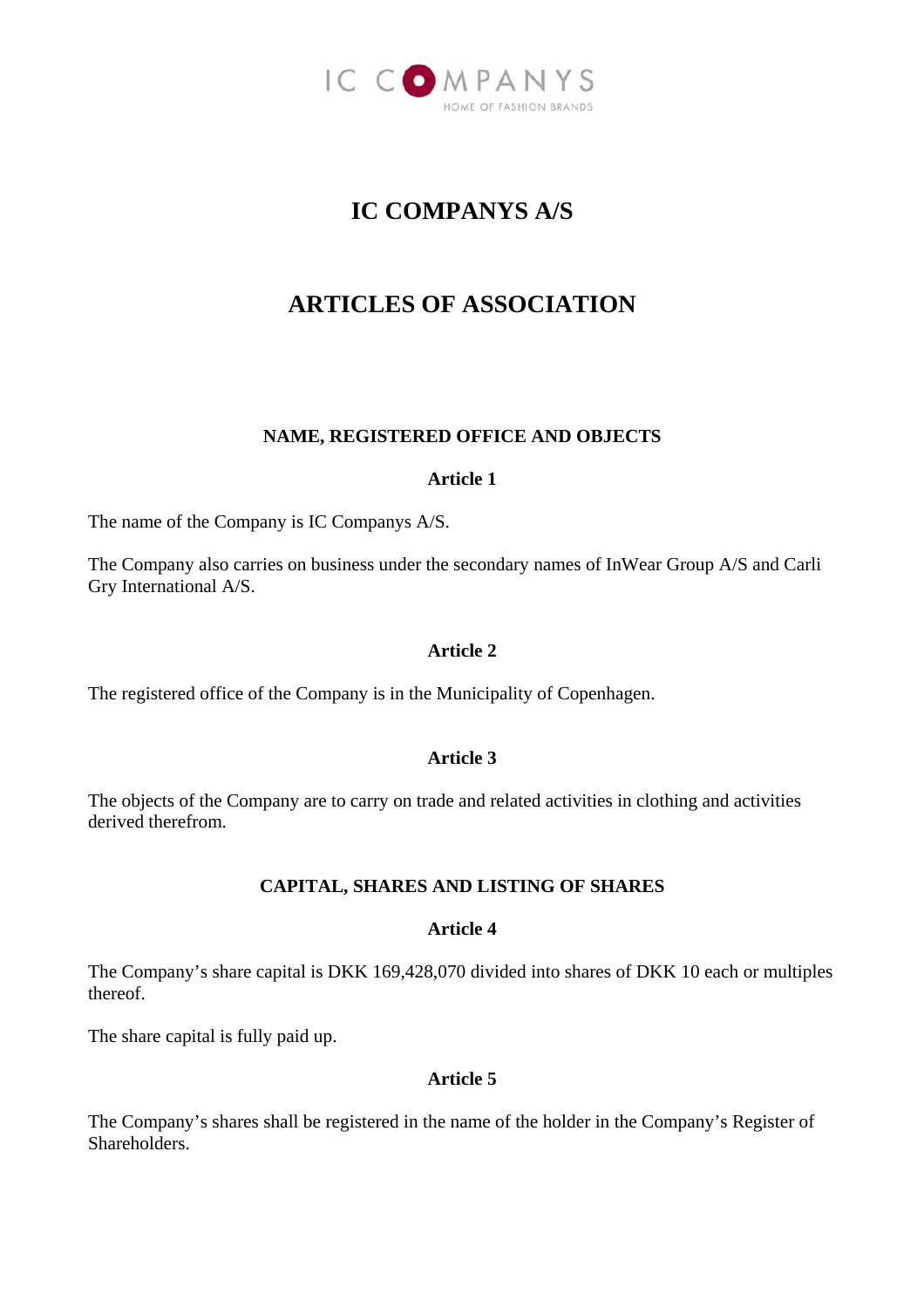

The Company's shares shall be freely transferable, negotiable instruments.

The Board of Directors shall ensure that a Register of Shareholders is kept, which contains a list of all shares in the Company. As resolved by the Board of Directors, the Company's Register of Shareholders may be kept either by the Company or by a registrar outside the Company to be designated by the Board of Directors. The Company's register of Shareholders is kept by Computershare A/S, Kongevejen 418, DK-2840 Holte.

No shareholder shall be obliged to let his shares be redeemed in full or in part.

No shares shall carry any special rights.

## **Article 6**

The Board of Directors shall be authorised to pay extraordinary dividend in accordance with the Danish Companies Act in force from time to time.

## **Article 6A**

The Board of Directors shall be authorised to increase the share capital by up to DKK 20,000,000 nominal value in one or more tranches. The Board of Directors may determine to disapply the preemption rights of the existing shareholders in full or in part, including that the new shares shall be applied as consideration in connection with the Company's acquisition of an existing operation. The subscription price shall be determined by the Board of Directors and must equal the market price if the increase of the share capital is carried out without preemption rights of the existing shareholders.

The authority to the Board of Directors shall be valid until 20 October 2014. New shares issued under the authority to the Board of Directors shall be registered in the name of the holder. The shares shall be freely transferable, negotiable instruments, and no shareholder shall be under an obligation to let his shares be redeemed in full or in part. No shares shall carry any special rights.

Shareholder rights in respect of the new shares shall take effect when the shares are fully paid up.

In other respects, the Board of Directors shall determine the specific terms and conditions for the capital increase that may be effected in accordance with the above authority.

# **Article 7**

The Company's shares are listed on the Copenhagen Stock Exchange and issued through the Danish Securities Centre (*Værdipapircentralen*).

Following registration of the shares with the Danish Securities Centre, dividend is paid by transfer to accounts specified by the shareholders. Such transfer shall be effected in accordance with the rules of the Danish Securities Centre in force from time to time.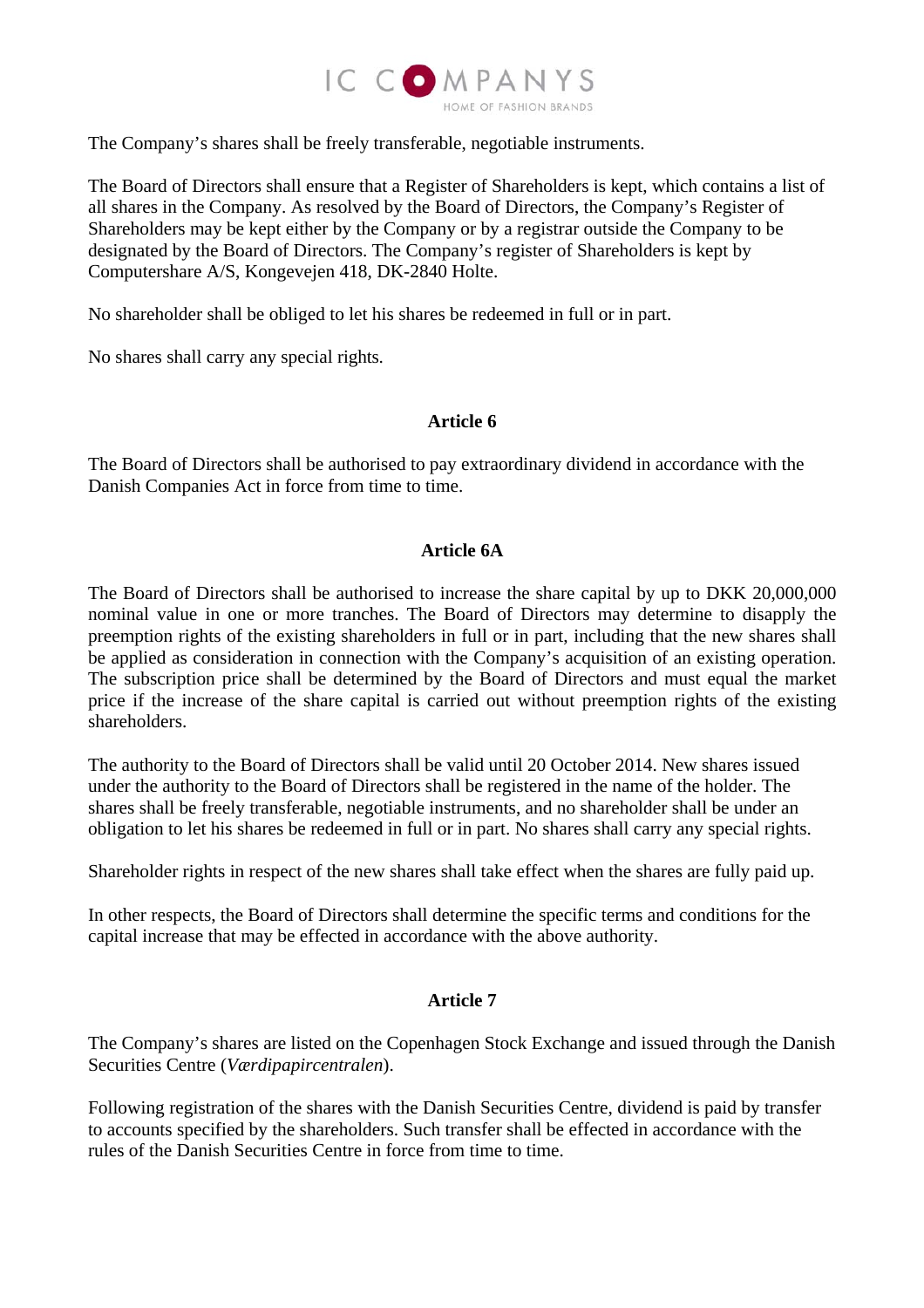

The entitlement to dividend is time-barred five years after the due date, after which any unclaimed dividends accrue to the Company.

# **GENERAL MEETINGS**

## **Article 8**

All General Meetings shall be held in Greater Copenhagen.

The Annual General Meeting shall be held each year not later than four months after the end of the financial year.

General Meetings shall be convened by the Board of Directors giving not less than fourteen days' and not more than four weeks' notice by advertisement inserted in one or more national daily newspapers as determined by the Board of Directors.

The notice convening the meeting shall be in writing to all registered shareholders, who have so requested, to the address recorded in the Register of Shareholders.

The notice shall include the agenda of the General Meeting.

In order to be considered by the Annual General Meeting, resolutions proposed by the shareholders must be submitted in writing to the Board of Directors not later than two months after the end of the financial year.

Where a resolution is proposed to amend the Articles of Association, the notice shall set out the main contents of the proposed resolution.

Where a proposed resolution must be passed by the majority specified in section 79 of the Danish Companies Act, the notice shall set out the proposed resolution verbatim and shall be sent to all registered shareholders.

Not later than eight days before the General Meeting, the agenda and the proposals to be considered, set out verbatim, and, in the case of the Annual General Meeting, also the annual report with the auditors' report and signed by the Executive Board and the Board of Directors, shall be made available for inspection by the shareholders at the Company's offices.

# **Article 9**

Extraordinary General Meetings shall be held when deemed appropriate by the Board of Directors or at least one of the Company's auditors.

Extraordinary General Meetings shall be held when requested in writing by shareholders holding at least one-tenth of the share capital.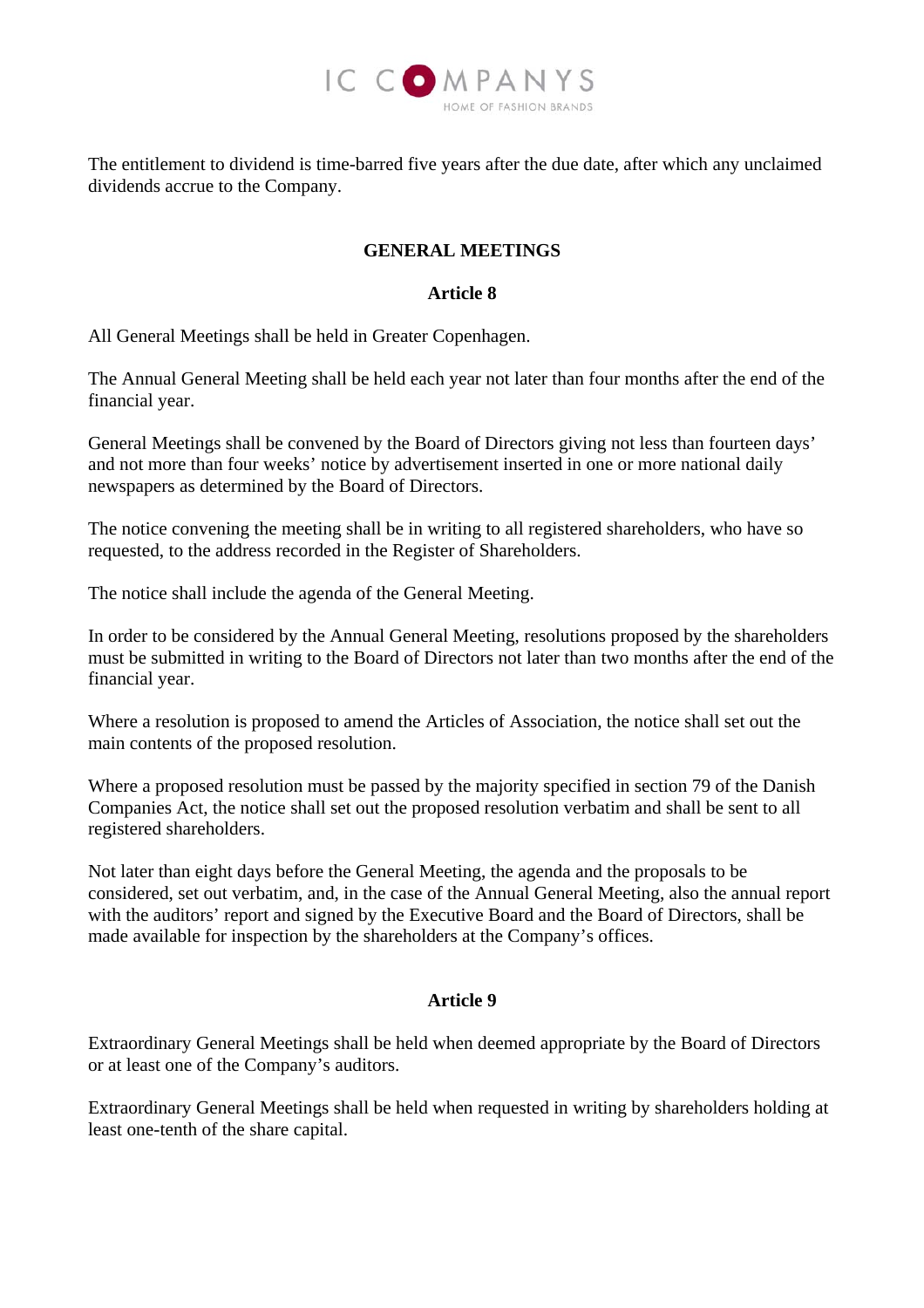

The Extraordinary General Meeting shall be convened not later than two weeks after the request has been received by the Company.

## **Article 10**

The agenda of the Annual General Meeting shall include the following:

- 1. Report by the Board of Directors on the activities of the company.
- 2. Presentation of the annual report with the auditors' report and approval of the annual report.
- 3. Resolution as to the application of the profit, including the declaration of dividends, or for the treatment of the loss according to the approved annual report.
- 4. Election of members to the Board of Directors.
- 5. Appointment of Auditors.
- 6. Any other business.

# **Article 11**

Each share of DKK 10 nominal value shall entitle its holder to one vote at General Meetings.

Shareholders who have acquired shares through a share transfer shall not be entitled to exercise the voting rights on such shares at General Meetings which have been convened before the shares have been recorded in the Register of Shareholders or the shareholder has notified and documented his acquisition.

However, the shares acquired shall be deemed to be represented at the General Meeting even though the voting right cannot be exercised if the shares have been recorded in the Register of Shareholders prior to the General Meeting or if the shareholder has notified and documented his acquisition.

## **Article 12**

In addition to representatives of the press, all shareholders shall be entitled to attend the General Meetings provided that they have obtained an admission card from the Company's bankers or from the Company's head office against due documentation of their holding not later than five calendar days before the date of such General Meeting.

Shareholders are entitled to attend the General Meeting with an adviser or by proxy. The proxy holder shall present a written and dated proxy that can be granted for a maximum period of one year.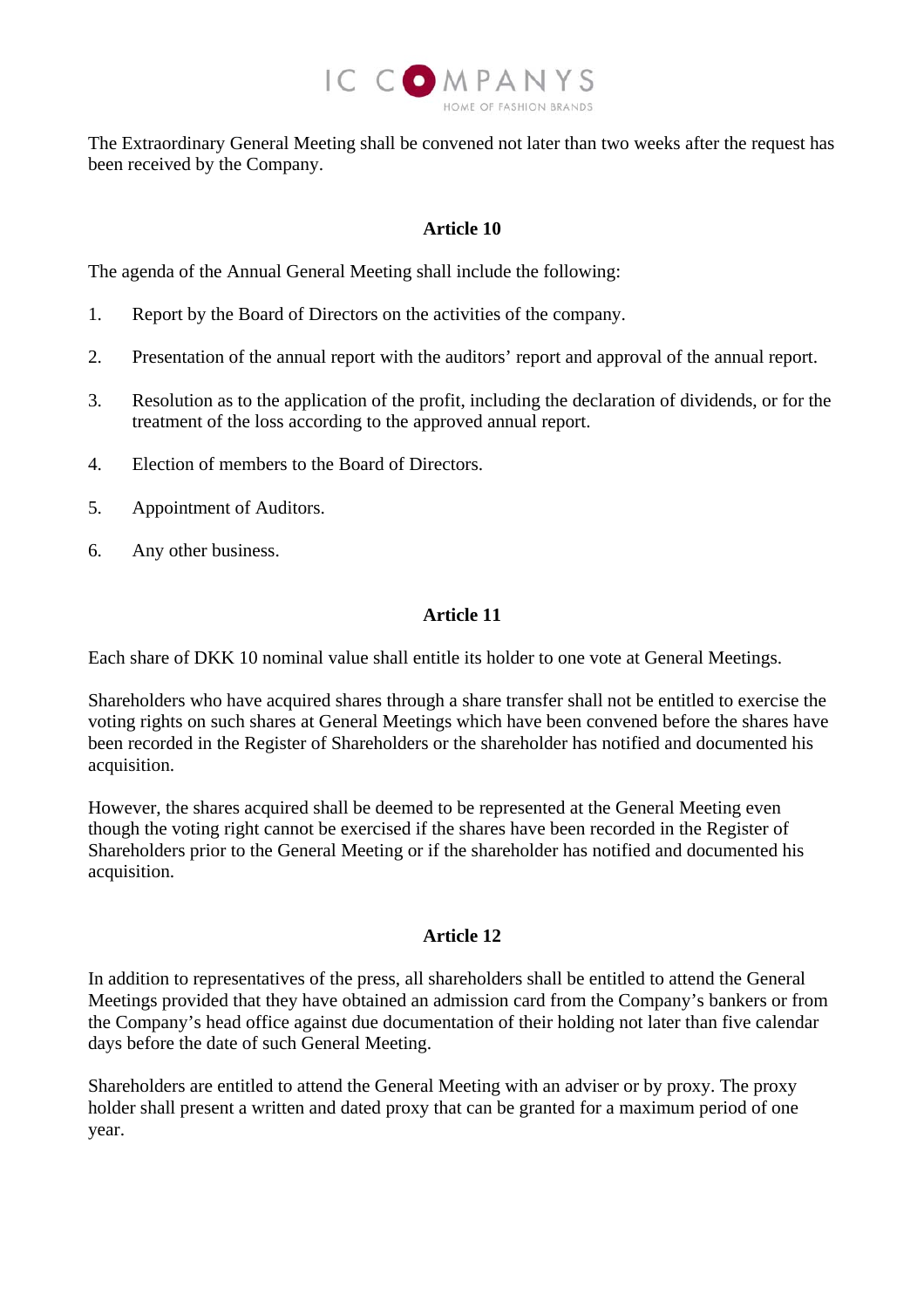

# **Article 13**

The General Meeting shall be presided over by a Chairman appointed by the Board of Directors, who need not be a shareholder in the Company. The Chairman shall decide all matters relating to the way in which business is transacted.

## **Article 14**

All resolutions at the General Meeting shall be passed by a simple majority of votes, unless the Danish Companies Act prescribes special rules with regard to representation and majority.

In the event of an equality of votes, the decision shall be made by drawing lots.

Resolutions to amend this Article 14 on majority of votes can only be passed by a majority of not less than nine-tenths of the votes cast at the General Meeting.

Voting at General Meetings shall be by a show of hands unless the General Meeting resolves to take a poll, or the Chairman of the meeting deems a pool desirable.

# **Article 15**

Amendments and additions required by the Danish Commerce and Companies Agency as a condition for the registration of resolutions adopted by the General Meeting as well as amendments to the Articles of Association which are required as a consequence of amendments to legislation may be effected by the Board of Directors without the consent of the General Meeting.

## **Article 16**

Minutes of the proceedings of the General Meeting shall be entered into a minute book, which shall be signed by the Chairman of the General Meeting.

## **BOARD OF DIRECTORS**

#### **Article 17**

The Company shall be supervised by a Board of Directors composed of from four to eight members elected by the General Meeting for one-year terms and such Board members as may be elected by the employees pursuant to the relevant rules of Danish legislation.

Board members are eligible for reelection.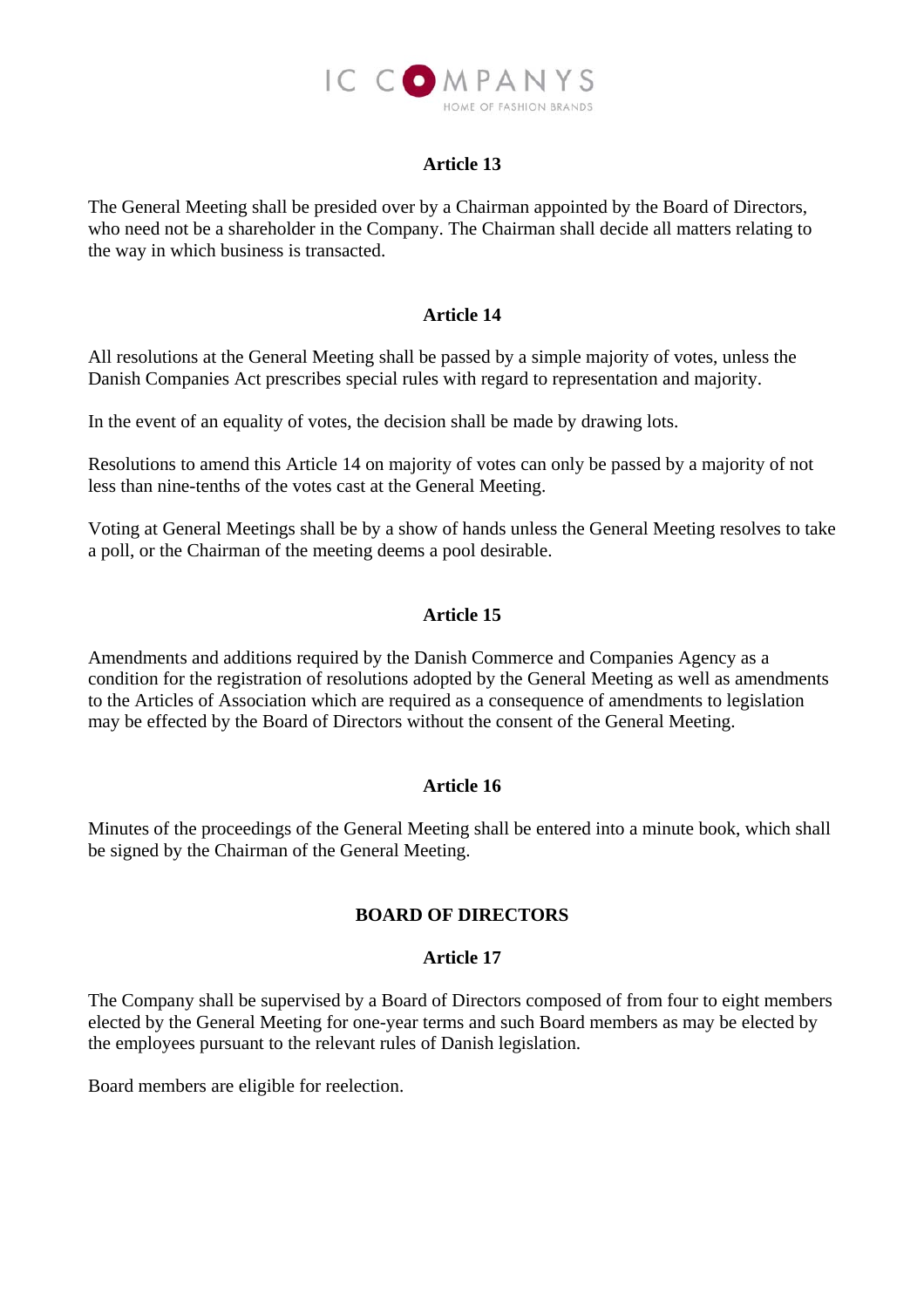

Prior to the election of Board members at the General Meeting, candidates shall disclose any directorships held by them in other Danish and foreign public limited companies except for whollyowned subsidiaries.

## **Article 18**

The Board of Directors shall meet immediately after the Annual General Meeting to elect one of its members to act as Chairman and one or two of its members to act as Deputy Chairmen.

The Chairman shall ensure that Board meetings are held as and when necessary.

A member of the Board of Directors or a member of the Executive Board may request that a meeting of the Board of Directors be convened.

## **Article 19**

Board meetings shall generally be called giving at least eight days' notice.

## **Article 20**

The matters considered by the Board of Directors shall be decided by a simple majority of votes. In the event of an equality of votes, the Chairman shall have a casting vote.

The Board of Directors shall form a quorum when more than half the Board members, including the Chairman or one Deputy Chairman, are present.

## **Article 21**

The Board of Directors shall, by rules of procedure, lay down further provisions as to the duties and powers of the Board of Directors.

## **Article 22**

Minutes of the Board meetings shall be entered into a minute book, which shall be signed by all members of the Board of Directors.

The auditors' records shall be presented at all Board meetings. All entries shall be signed by all members of the Board of Directors.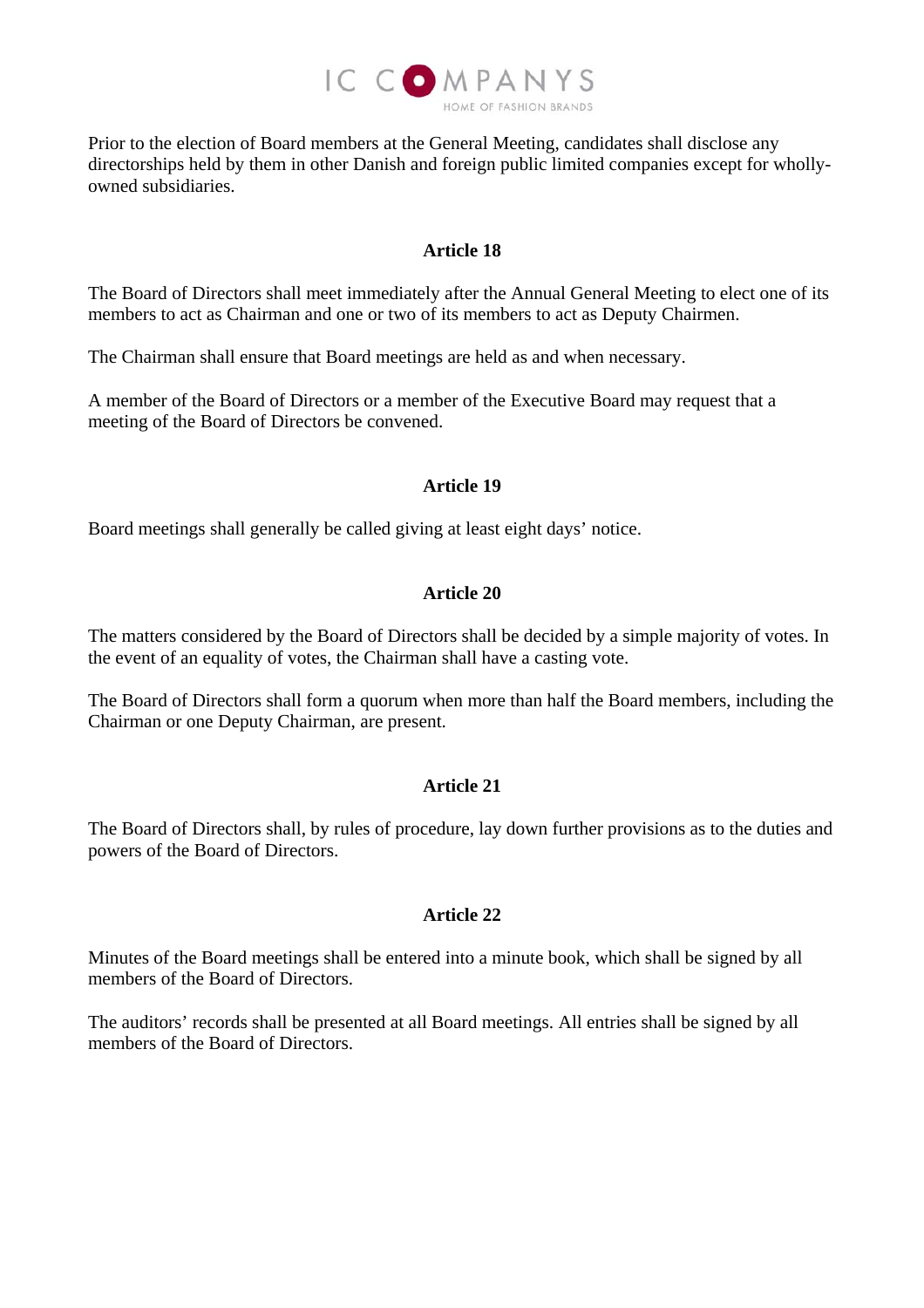

## **Article 23**

The members of the Board of Directors shall receive annual emoluments as approved in connection with the adoption of the accounts.

## **EXECUTIVE BOARD**

## **Article 24**

The Board of Directors shall appoint an Executive Board consisting of from one to four members to be in charge of the day-to-day operations of the Company.

The Board of Directors shall appoint one of the members of the Executive Board President & CEO, and may appoint one of the members Deputy CEO.

Details of the mutual powers and business conduct of the Board of Directors and the Executive Board shall be laid down in rules of procedure drawn up by the Board of Directors.

The Board of Directors may grant powers of procuration to sign on behalf of the Company individually or collectively.

General guidelines regarding incentive pay for the Executive Board have been adopted, cf. the Companies Act, article 69b, sub-article 2. The guidelines are available on the Company's website.

# **AUTHORITY TO BIND THE COMPANY**

## **Article 25**

The Company shall be bound by the Board of Directors acting together, or by either the Chairman or a Deputy Chairman of the Board of Directors acting together with a member of the Board of Directors or a member of the Executive Board. The Company shall furthermore be bound by two members of the Executive Board acting together.

## **ACCOUNTS AND AUDITING**

## **Article 26**

The Company's financial year runs from 1 July to 30 June. The transitional financial year runs from 1 January 2001 to 30 June 2001.

The annual accounts and consolidated accounts shall be presented in a clear and easily understandable manner in pursuance of the statutory rules and shall give a true and fair view of the Group's and the Company's assets and liabilities, financial position and result.